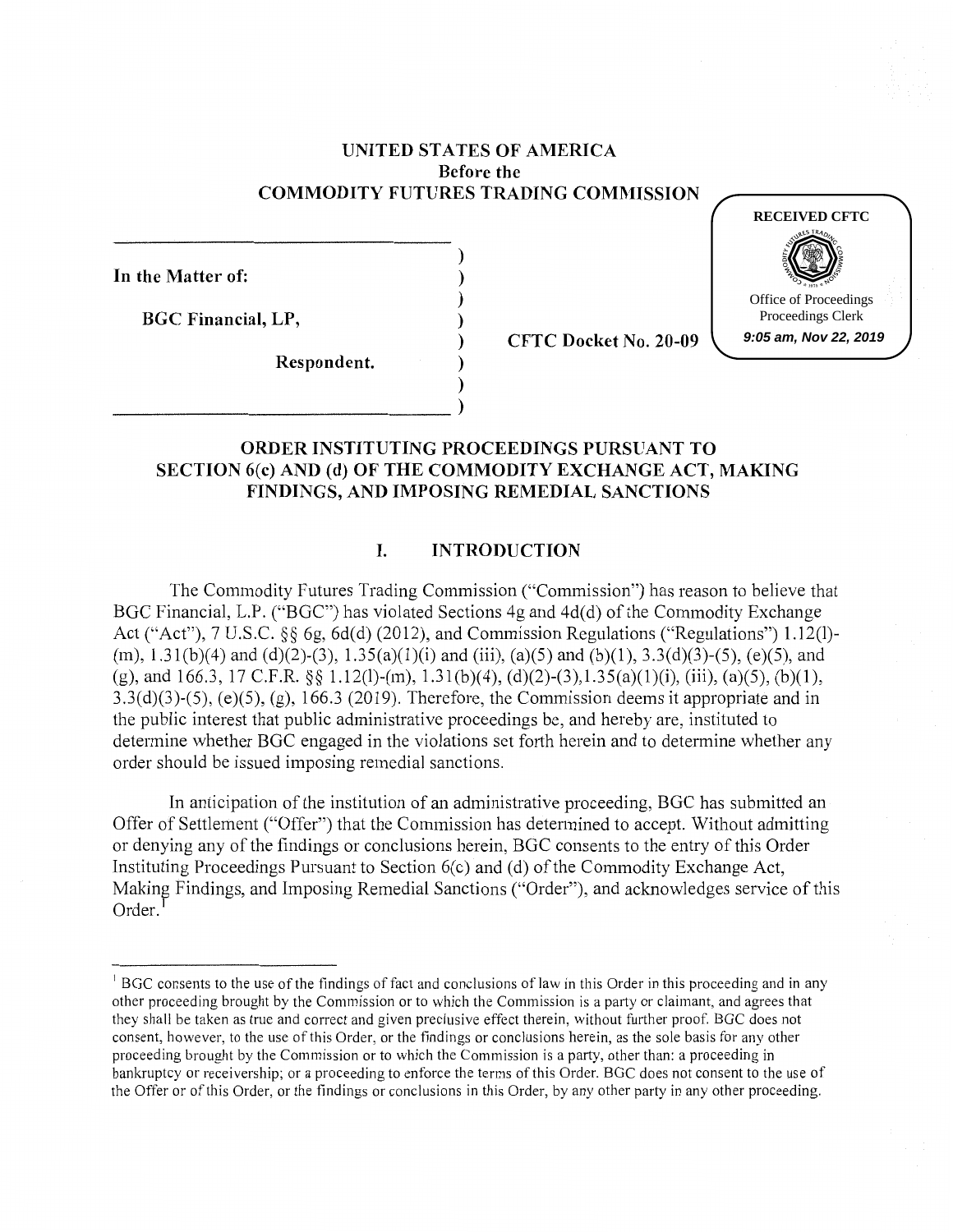### **II. FINDINGS**

The Commission finds the following:

#### **A. SUMMARY**

From at least 2014 to March 2019 ("Relevant Period"), BGC, a registered futures commission merchant ("FCM"), failed to establish an adequate supervisory system and diligently perform its supervisory duties with respect to its traditional and block trading futures brokerage businesses. BGC's failure to supervise contributed to BGC's other violations, specifically, BGC's failure to create, maintain, and promptly produce audit trail and other business-related documents, failure to notify or timely notify the Commission of a change in its senior management and of formal investigations and exams by other regulatory bodies, and failure to comply with its Chief Compliance Officer ("CCO") obligations and reporting.

By virtue of this conduct, BGC engaged in acts and practices that violated Sections 4g and 4d(d) of the Act, 7 U.S.C. §§ 6g, 6d(d) (2012), and Regulations 1.12(1)-(m), 1.3 l(b)(4) and (d)(2)-(3), 1.35(a)(1)(i) and (iii), (a)(5) and (b)(1), 3.3(d)(3)-(5), (e)(5) and (g), and 166.3, 17 C.F.R.  $\S$ § 1.12(1)-(m), 1.31(b)(4), (d)(2)-(3), 1.35(a)(1)(i), (iii), (a)(5), (b)(1), 3.3(d)(3)-(5), (e)(5), (g), 166.3 (2019).

### **B.** RESPONDENT

BGC Financial, L.P. is, among other things, a futures industry voice broker. BGC is headquartered in New York, with branch offices throughout the country. BGC has been registered with the Commission as an FCM since January 2009. BGC is also a registered brokerdealer.

# **C. FACTS**

# **1. BGC Failed To Comply with Recordkeeping Obligations and To Promptly Provide Documents.**

During the Relevant Period, BGC failed to create and maintain records as required under Section 4g of the Act, 7 U.S.C. § 6g (2012), and Regulation 1.35, 17 C.F.R. § 1.35 (2019). Further, BGC failed to provide requested records promptly in violation of Regulation 1.31, 17 C.F.R. § 1.31 (2019).

### **a. BGC Had Recordkeeping Failures.**

During the Relevant Period, BGC had several voice recording and retention failures. In its traditional and block trading futures brokerage businesses, BGC brokers both screen and block trades. The audit trail for a majority of these trades includes a voice component. On multiple occasions during the Relevant Period, BGC failed to record or retain voice recordings. As a result, BGC failed to capture verbal bids, offers, orders, and other important trade communications for periods of up to four months; and on at least four such occasions, multiple broker lines were simultaneously impacted. Most significantly, BGC lost all voice recordings from February 5, 2016, through the end of May 2016, for thousands of trades brokered by its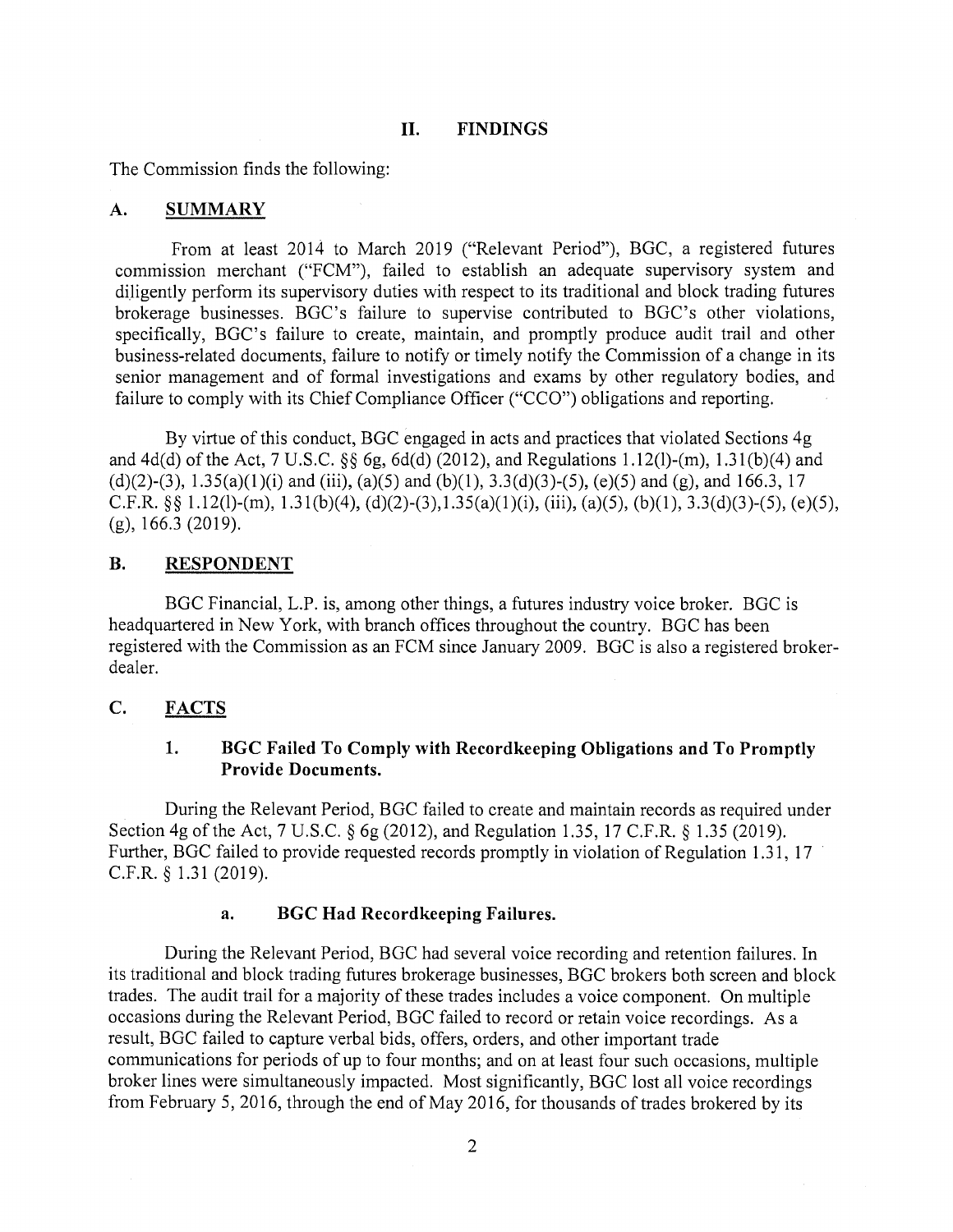Sugar Land, Texas ("Sugar Land") block trading desks, which accounted for approximately half of all BGC's block trades during that time.

BGC did not require brokers to prepare written order tickets for brokered block trades. Instead, BGC primarily relied on electronic communications, voice recordings, and electronic trade record systems to satisfy its audit trail obligations under the Act and Regulations. However, BGC's systems did not create a written record of order receipt time as required under Regulation 1.35.

In late 2016, the Commission's Division of Enforcement ("Division") requested that BGC produce audit trail for 100 random block trades brokered by BGC during the prior twelve months. BGC produced complete audit trail for less than half of these trades due to missing voice recordings and its inability to locate trade related documentation.

In addition, in response to Division requests, BGC could not produce copies of certain agreements with its clearing firm or copies of give-up screening agreements with its customers' clearing firms.

#### **b. BGC Failed To Promptly Produce Documents to the Division.**

BGC failed to promptly produce audit trail requested by the Division. BGC took more than two months to complete an initial production of audit trail for the 100 random block trades requested by the Division due to its difficulty identifying and compiling the audit trail. BGC's failure to keep a separate written record reflecting order receipt time for brokered block trades exacerbated production delays because BGC had to review voice recordings and/or electronic communications in an attempt to provide this information.

Additionally, BGC took months to produce a complete customer list to the Division and was delayed in producing to the Division a complete trade blotter for its traditional futures desks due to exporting systems issues. BGC also took more than six months to produce to the Division backup documentation for its CCO annual reports. This documentation is required to be maintained and readily accessible under Regulation 3.3(g), 17 C.F.R. § 3.3(g) (2019), and is subject to prompt production on request under Regulation 1.31.

#### **2. BGC Failed To Comply with FCM-Specific Requirements.**

During the Relevant Period, BGC failed to comply with Regulations applicable to FCMs<sup>2</sup>, as follows:

<sup>&</sup>lt;sup>2</sup> BGC does not function as an FCM, insofar as it does not accept customer funds. However, during the Relevant Period, BGC was registered as an FCM and as such was required to comply with Regulations applicable to this registration status.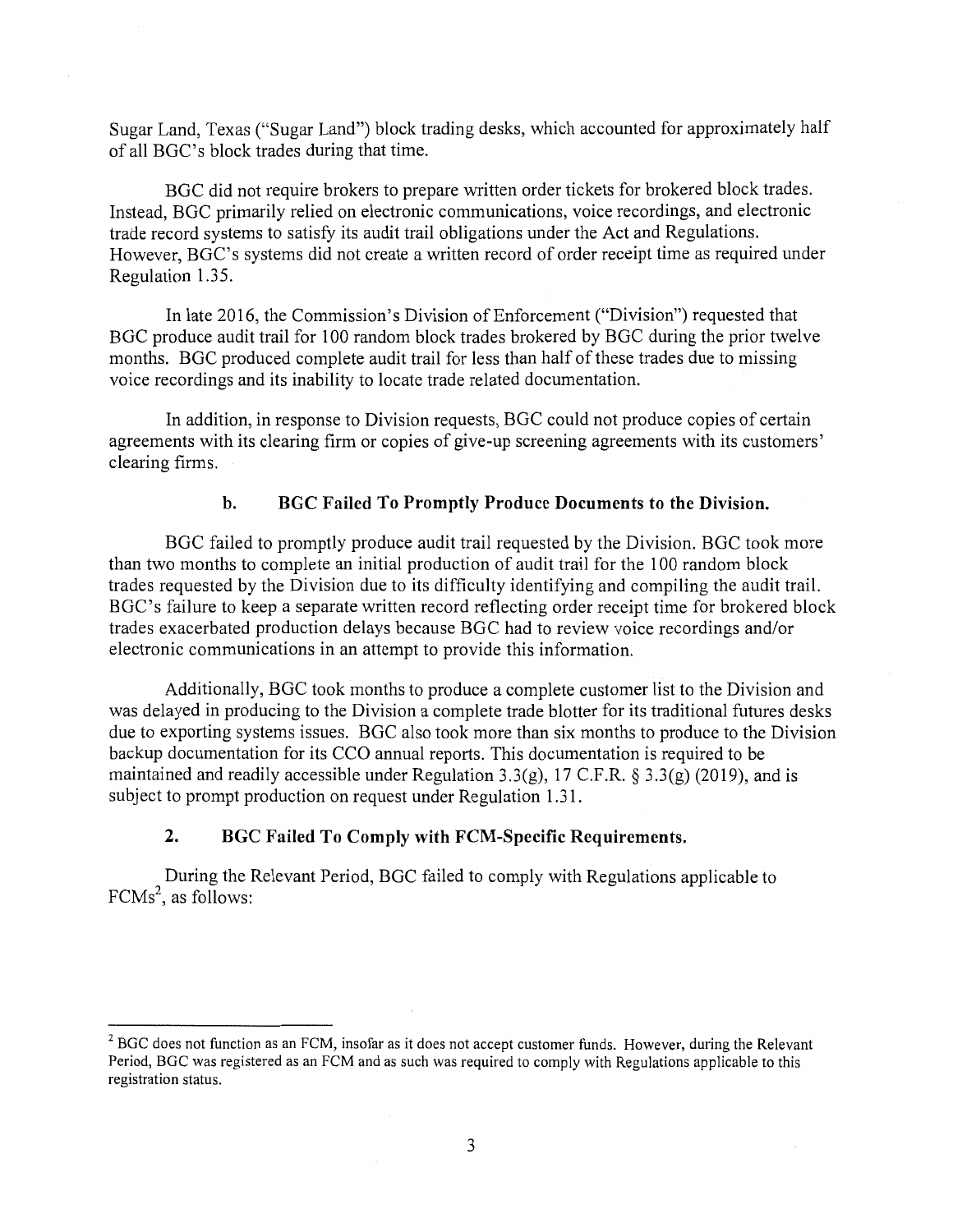### **a. BGC Failed To File and Timely File Notifications with the Commission.**

During the Relevant Period, BGC failed to notify the Commission of numerous formal investigations by regulatory entities related to trade reporting and supervision issues. Regulation 1.12(m), 17 C.F.R.  $\S1.12(m)$  (2019), required BGC to notify the Commission of these investigations, but it failed to do so or to timely do so. Additionally, Regulation 1.12(1), 17 C.F .R. § 1.12(1) (2019), required BGC to notify the Commission of changes in its senior management, but it failed to timely notify the Commission of such a change in 2017.

Since Regulation 1.12(m) became effective in January 2014, BGC entered into at least eight settlements with the Financial Industry Regulatory Authority ("FINRA") and settled CME Group, Inc. ("CME"), ICE Futures U.S., Inc. ("ICE"), and Nodal Exchange, LLC ("Nodal") matters, for which no notices of the investigations were ever filed with the Commission. During its 2016 exam, National Futures Association ("NFA") notified BGC that it needed to file Regulation 1.12 notifications. In response, BGC filed its 2014 and 2015 FINRA cycle exam reports with the Commission, but later committed other violations of this Regulation. Specifically, BGC filed copies of its 2016 and 2017 FINRA cycle exam reports with the Commission several weeks late and filed notice of its 2017 change in CEO over nine months late. BGC also failed to timely notify the Commission of a Securities & Exchange Commission ("SEC") investigation that resulted in a \$1.25 million settlement for willful books and records violations. Despite knowing it was under formal investigation by the SEC since at least early 2014, BGC did not notify the Commission of the investigation until after the SEC's settlement order was entered over four years later, on July 17, 2018.

### **b. BGC Failed To Comply with CCO Obligations and Reporting.**

BGC failed to take reasonable steps to ensure compliance with the Act and Regulations and failed to adequately disclose to the Commission BGC's material noncompliance issues and how remediation efforts were related to those issues as required by Regulation 3.3.

#### **i. BGC Failed To Take Reasonable Steps To Ensure Compliance.**

BGC failed to take reasonable steps to ensure compliance with the Act and Regulations and failed to take reasonable steps to ensure establishment of written policies and procedures reasonably designed to remediate noncompliance issues, as required by Regulation 3.3(d). BGC's written policies that mirrored language in the Act and Regulations were insufficient to ensure BGC's compliance with the Act and Regulations. BGC did not have written procedures reasonably designed for dealing with all noncompliance issues. Further, when noncompliance issues occurred, BGC did not take reasonable steps to create and implement policies and procedures related to the remediation of those issues.

BGC failed to take reasonable steps to ensure compliant recordkeeping and proper handling of notifications to the Commission. Additionally, BGC did not take reasonable steps to ensure proper and timely reporting of block trades.

As described above, during the Relevant Period, BGC had several voice recording failures. BGC did not have a sufficient process in place to test for successful capture and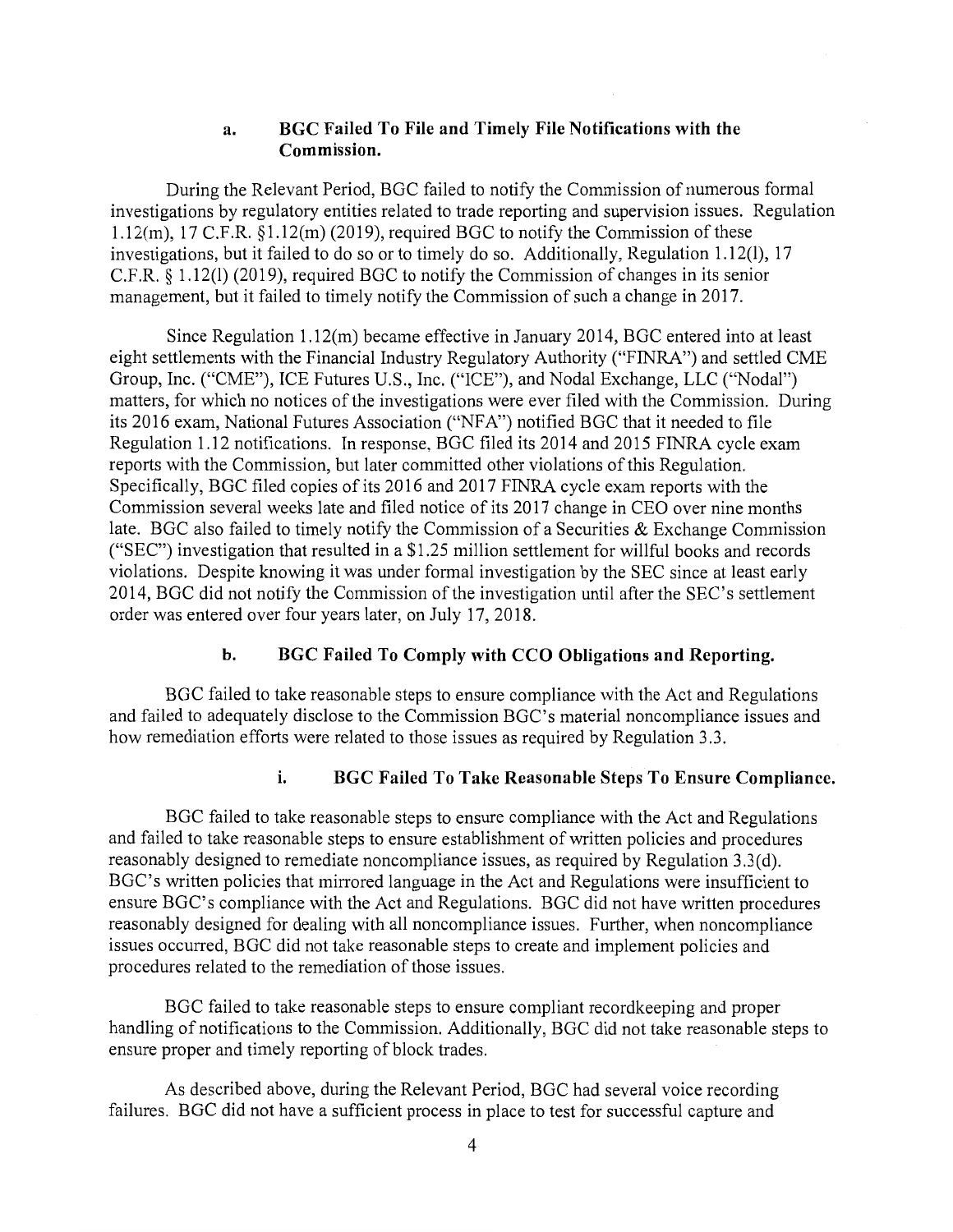retention of voice communications across all of its traditional and block trading futures brokerage desks. Additionally, BGC lacked sufficient information about and access to voice recording systems to allow effective detection of voice recording failures. Accordingly, BGC failed to take sufficient steps to detect and prevent BGC's voice recording issues. Upon learning of these repeated voice recording failures, BGC also failed to meaningfully alter its policies and procedures to prevent or detect future failures.

Further, BGC had insufficient processes to ensure prompt identification and retrieval of audit trail as required by the Act and Regulations. BGC's deficiencies were demonstrated when BGC took more than two months to produce available audit trail for the 100 trades requested by the Division. Upon learning of these deficiencies, BGC also failed to meaningfully alter its policies and procedures.

## **ii. BGC Inadequately Disclosed Material Noncompliance Issues and Remediation Efforts in Its CCO Reports.**

As an FCM, BGC was required to submit annual CCO reports to the Commission discussing its FCM operations and compliance with the Act and Regulations. The Commission's Division of Swap Dealer and Intermediary Oversight ("DSIO") relies upon CCO reports when assessing a firm's compliance with the Act and Regulations. BGC submitted a CCO report for the 2015 calendar year on or about March 29, 2015 ("2015 Report"), an amended CCO report for the 2015 calendar year on or about September 20, 2016 ("2015 Amended Report), and a CCO report for the 2016 calendar year on or about March 30, 2017 ("2016 Report," together with the 2015 Report and 2015 Amended Report, the "CCO Reports"). The CCO Reports included a section describing any material noncompliance issues the firm experienced over the course of the reporting period and the remedial efforts taken by the firm to address such issues.

BGC failed to adequately disclose material noncompliance issues and its remedial efforts to address such issues in its CCO Reports as required by Regulation 3.3(e)(5). Specifically, BGC failed to adequately disclose material noncompliance issues related to voice audit trail capture and retention. BGC also failed to sufficiently detail the connection of these issues to remediation efforts described in the reports. As a result, BGC's noncompliance issues and its remediation efforts could not be accurately evaluated by the Commission.

In its 2015 CCO Report, BGC identified a 2015 ICE fine as a material noncompliance issue, but provided no details regarding the underlying facts that led to the fine or any remedial efforts undertaken as a result. After reviewing the report, DSIO requested that BGC amend the report and directed BGC to Staff Advisory No. 14-153 ("Advisory") for guidance and recommendations about the report's content. Additionally, DSIO specifically detailed for BGC that the amended report "should identify and provide a meaningful discussion of the noncompliance events and corresponding actions taken by [BGC] to remediate the noncompliance events identified." A portion of the ICE fine that BGC determined was a material noncompliance issue in the 2015 Report related to ICE's finding that BGC failed to produce voice recordings for six block trades brokered by its Sugar Land branch office. In BGC's 2015 Amended Report, BGC provided additional detail, but failed to disclose in the report that BGC: (1) believed the missing voice files were likely the result of brokers brokering trades on uncaptured or otherwise unrecorded lines, such as personal devices; and (2) instituted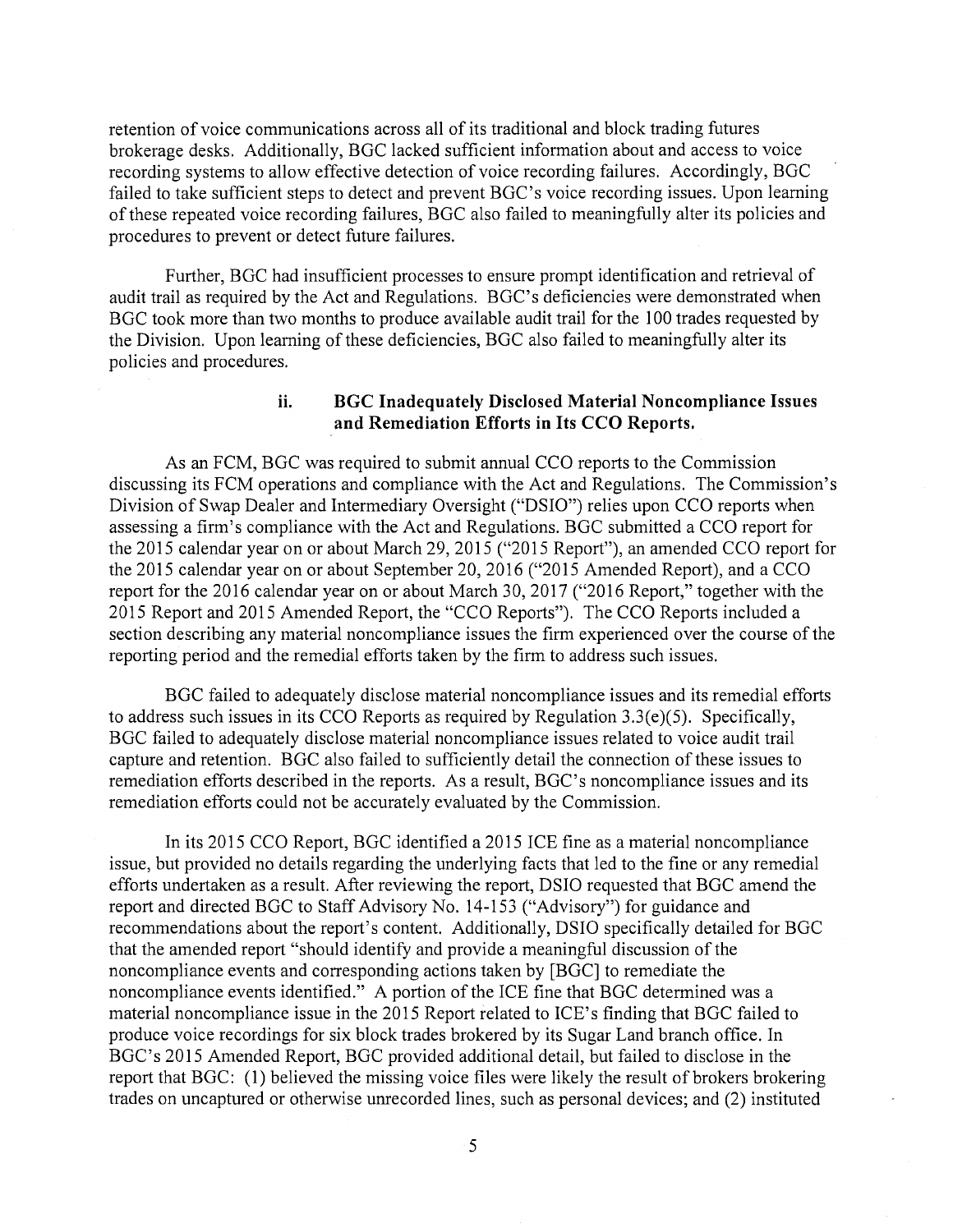remedial efforts by distributing a memo to brokers advising them of BGC's policy against the use of personal devices to broker trades. The failure to adequately disclose this issue and the associated remedial efforts failed to provide the Commission with the information required by Regulation 3.3(e)(5).

Likewise, in BGC's 2016 Report, BGC failed to adequately disclose other material noncompliance issues related to voice recording losses at the firm. As discussed above, BGC lost voice recordings for trades on its Sugar Land block trading desks in early 2016. In late 2016, these same desks had another voice recording failure in which recordings for two weeks of trades were not captured due to a software bug. BGC's 2016 Report was deficient. First, the report failed to make clear that two separate and independent instances of voice recording failures occurred in 2016. Second, the report did not adequately set forth the method of identification, cause, and scope of the voice recording failures. Third, the report failed to clearly disclose that the loss related to one of these failures stemmed, in part, from deletion of back-up tapes. In short, BGC failed to disclose sufficiently in the 2016 Report the facts and circumstances surrounding the Sugar Land voice recording losses, such that the Commission could understand and evaluate the issues and BGC's remedial efforts.

# **3. BGC Failed To Establish an Adequate Supervisory System and To Diligently Supervise Its Officers, Employees, and Agents.**

As evidenced by BGC's failures described above, BGC failed to establish and maintain an adequate supervisory system. BGC lacked sufficient policies and procedures to prevent or detect its failures to comply with the Act and Regulations in areas such as audit trail and trade practices. BGC also failed to diligently supervise and ensure that its enacted policies and procedures were followed.

#### **a. BGC's Policies and Procedures Were Inadequate.**

During the Relevant Period, BGC's policies and procedures were inadequate to ensure compliance with the Act and Regulations. BGC set forth general policies in its FCM Manual, however, it lacked follow-on procedures or processes for ensuring compliance with those policies. For example, BGC had written policies about recordkeeping, but lacked follow-on policies and procedures to address the creation, maintenance, and retention of audit trail. Further, during the Relevant Period, BGC did not have adequate trade review or testing processes to confirm full audit trail capture.

Additionally, BGC had written policies against improper trade practices; however, adequate procedures and processes to detect front-running, prearranged trading, or wash sales were not in place across its traditional and block trading futures brokerage desks. Branch managers were tasked with reviewing daily random samples of order tickets for compliance with BGC's FCM Manual and applicable rules and regulations. Yet some BGC branch managers did not receive adequate instruction or training on what their review should include or how BGC expected them to monitor against improper trade practices. In short, BGC did not have an adequate process for providing all branch managers with information necessary to conduct a review for improper trade practices. BGC also did not have sufficient review or testing processes to check whether improper trading practices were occurring at BGC.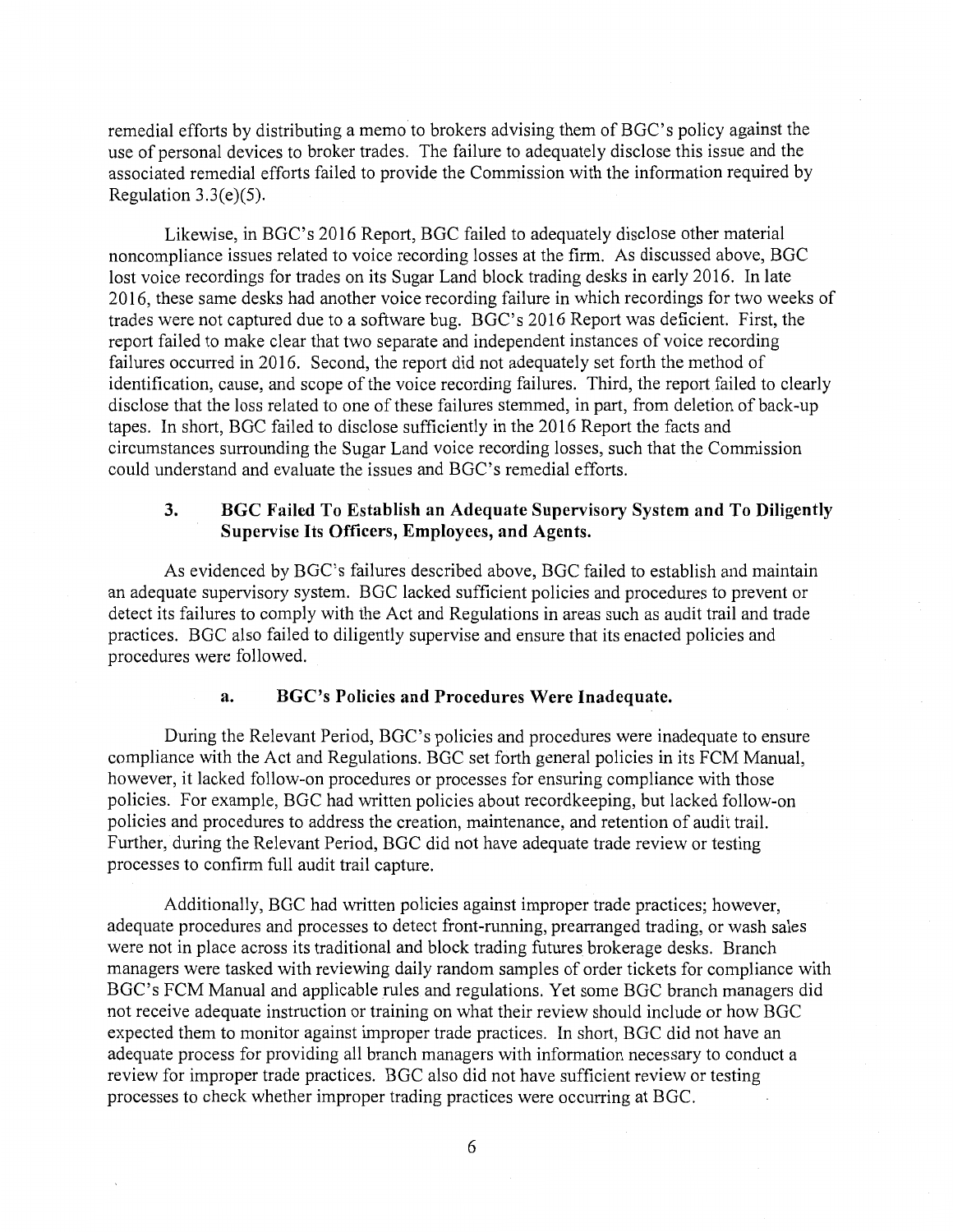# **b. BGC Failed To Diligently Supervise Compliance with Its Policies and Procedures.**

BGC failed to diligently supervise compliance with its policies and procedures. For example, BGC brokers did not follow BGC's FCM Manual and broker training materials relating to the creation of audit trail and block trade reporting. In 2015, BGC undertook to remediate deficiencies in audit trail and block trade reporting (late reporting and misreporting of block trades), which were previously identified by ICE and that were the subject of its 2015 ICE fine, through training on BGC's policies and procedures and exchange requirements. However, BGC continued to misreport and late-report block trades. Specifically, BGC misreported or late reported to the exchanges nine out of a sample of thirty-five block trades brokered by BGC in 2016.

BGC's FCM Manual also expressly precluded its brokers from using personal cell phones to conduct firm business. Notwithstanding that BGC conducted specific training on this policy in 2015, some BGC brokers utilized personal devices to broker trades that were not subject to recording by the firm's records systems. One BGC branch manager indicated that he used his personal cell phone to broker trades and assumed others under his supervision did as well. Further, at least one of the 100 random block trades requested by the Division was brokered via text message on a personal cell phone by another BGC branch manager.

Finally, BGC also violated its own policies related to broker supervision and monitoring. BGC branch managers did not effectively perform the supervisory duties assigned to them in BGC's policies and procedures. BGC's FCM Manual sets forth Designated Supervisory Managers ("DSMs") and the area supervised. For branch offices, the DSM was the branch manager who was responsible for supervising the branch. During much of the Relevant Period, however, branch managers at two BGC branches were unaware that they were the DSM for several brokers at their respective branch. Further, even though BGC's policies and procedures provided that branch managers are primarily responsible for monitoring brokers' trading activities, this monitoring was ineffective. Some branch managers did not review (or did not have ready access to) pre-trade and trade communications and other documents necessary to confirm proper reporting or brokering of trades. Branch managers' failure to effectively monitor broker trade activity was evidenced by BGC's continued misreporting and late-reporting of block trades.

### **III. LEGAL DISCUSSION**

# **A. BGC Failed To Comply with Recordkeeping Obligations and To Promptly Provide Documents to the Division in Violation of Section 4g of the Act and Regulations 1.31, 1.35, and 3.3(g).**

Section 4g of the Act requires FCMs and other registrants to create and maintain books and records related to trading activities. 7 U.S.C. § 6g (2012). Regulation 1.35, 17 C.F.R. § 1.35(a)(l) (2019), expands on this requirement, setting forth some of the specific books and records that are required to be created and maintained. Specifically, an FCM must: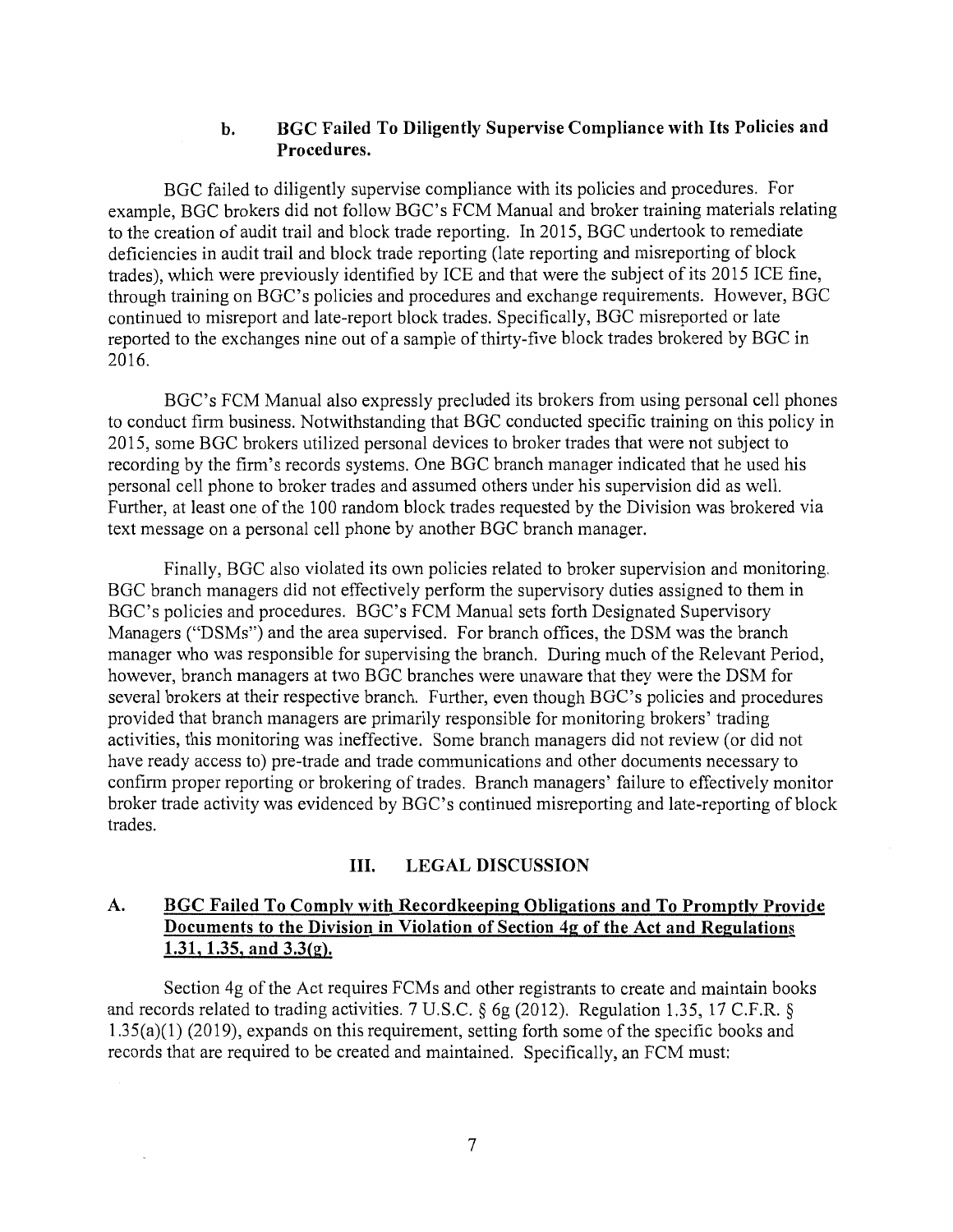(i) Keep full, complete, and systemic records ... of all transactions relating to its business of dealing in commodity interests ... which shall include all orders (filled, unfilled, or cancelled), ... and all other records, which have been prepared in the course of its business of dealing in commodity interests ....

\* \* \*

(iii) Keep all oral and written communications provided or received concerning quotes, solicitations, bids, offers, instructions, trading, and prices that lead to the execution of a transaction in a commodity interest ... whether transmitted by telephone, voicemail, facsimile, instant messaging, chat rooms, electronic mail, mobile device, or other digital or electronic media ...

With the exception of pre-trade communications, all such records are required to be "kept in a form and manner that allows for the identification of a particular transaction." Regulation  $1.35(a)(5)$ .

In regard to FCMs engaged in block trading activities, Regulation l.35(b)(l) further provides that:

Each [FCM] . . . receiving a customer's order that cannot immediately be entered into a trade matching engine shall immediately upon receipt thereof prepare a written record of the order including the account identification ... and order number, and shall record thereon, by timestamp or other timing device, the date and time, to the nearest minute, the order is received, and in addition, for commodity option orders, the time, to the nearest minute, the order is transmitted for execution.

Regulation 1.31(b)(4), 17 C.F.R. § 1.31(b)(4) (2019), requires that registrants keep all books and records that are required to be maintained under the Act and Regulations in such manner as to make them "readily accessible" for a period of two years for paper records and for the duration of the retention period for electronic records. Upon request of the Commission, all of these documents are required to be "promptly" produced. Regulation  $1.31(d)$ . The Commission specifically extended the requirements of Regulation 1.31 to include records relevant to an FCM's CCO report, rendering those records also subject to the requirements that they be "readily accessible" and "promptly" produced to the Commission upon request. *See*  Regulation 3.3(g), 17 C.F.R. § 3.3(g) (2019).

BGC failed to create and maintain audit trail. BGC also failed, in many instances, to create a separate written record reflecting order receipt time for block trades. Additionally, BGC was unable to produce to the Division copies of all agreements with its clearing firm and copies of give-up screening agreements with its customers' clearing firms. Further, BGC failed to promptly produce to the Division audit trail, customer lists, trade blotters, and documents supporting its CCO reports, which demonstrates BGC's failure to create and maintain the records in a readily accessible manner as required. Thus, BGC violated Section 4g and Regulations 1.31, 1.35, and 3.3(g).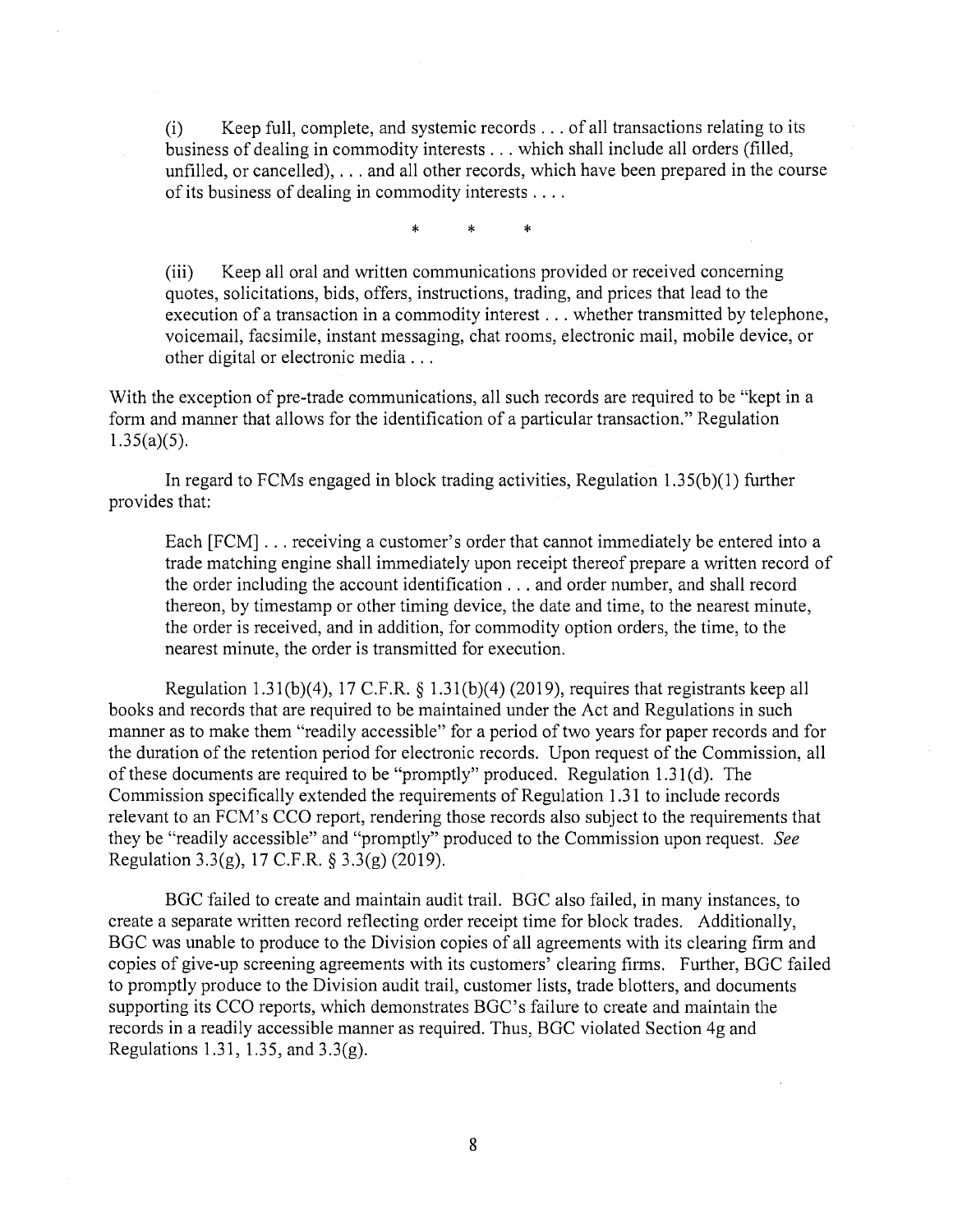# **B. BGC Failed To File and Timely File Notifications with the Commission in Violation of Regulation 1.12.**

Regulation 1.12(1)-(m), 17 C.F.R. 1.12(1)-(m) (2019), requires FCMs to file with the Commission within twenty-four hours specific items and notifications. These items and notifications include: notifications of changes in its senior management; notifications that it is the "subject of a formal investigation" by the SEC or a self-regulatory organization ("SRO") (securities or futures); and exam reports issued by the SEC or a securities SRO.

BGC failed to file notifications related to numerous formal investigations conducted by FINRA, CME, ICE, and Nodal, of which it was the subject. Additionally, BGC failed to timely file notifications of an SEC investigation, FINRA exam reports, and of its change in CEO. Accordingly, BGC violated Regulation 1.12(1) and (m).

### **C. BGC Failed To Comply with CCO Obligations and Adequately Report to the Commission in Violation of Section 4d of the Act and Regulation 3.3.**

Under the Act, FCMs are required to designate a CCO to perform the duties and responsibilities set forth in the Regulations. Section 4d(d) of the Act, 7 U.S.C. § 6d(d) (2012). The CCO's duties include:

\* \* \*

(3) Taking reasonable steps to ensure compliance with the Act and [Regulations] relating to the registrant's business as a futures commission merchant ... ;

( 4) Taking reasonable steps to ensure the registrant establishes, maintains, and reviews written policies and procedures designed to remediate noncompliance issues identified by the [CCO] ... ;

(5) Taking reasonable steps to ensure the registrant establishes written procedures reasonably designed for the handling, management response, remediation, retesting, and resolution of noncompliance issues;

\* \* \*

Regulation 3.3(d), 17 C.F.R. 3.3(d) (2019).

Further, Regulation 3.3(e)(5) requires CCOs to prepare a written report annually, that among other things, describes "any material noncompliance issues identified and the corresponding action taken." As the Commission has recognized, "[t]he annual report is intended to promote compliance behavior by requiring a registrant to conduct a periodic selfevaluation and to inform the Commission of possible compliance weaknesses that should be addressed." Designation of a Chief Compliance Officer; Required Compliance Policies; and Annual Report of a Futures Commission Merchant, Swap Dealer, or Major Swap Participant, 75 Fed. Reg. 70,881, 70,883 (proposed Nov. 19, 2010) (codified at 17 C.F.R. § 3.3 (2019).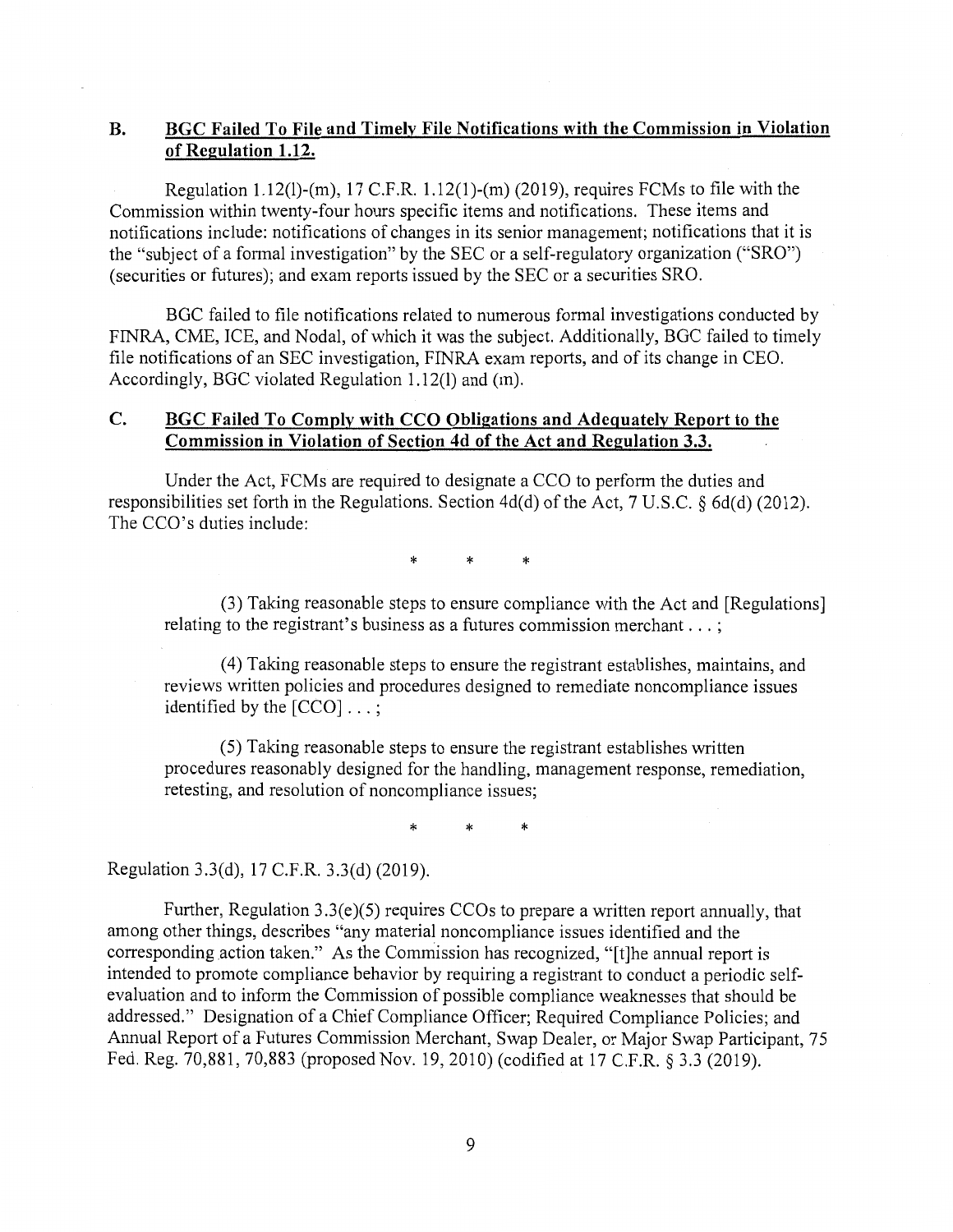As detailed above, BGC did not take reasonable steps to ensure compliance with recordkeeping and notification requirements of the Act and the Regulations, and it did not have written procedures reasonably designed for dealing with all noncompliance issues. Additionally, when BGC learned of systemic recordkeeping failures, it failed to adopt policies and procedures to effectively remediate these noncompliance issues. Further, BGC's CCO report did not adequately describe material noncompliance issues at the firm and the remediation efforts associated with such issues. Accordingly, BGC violated Section 4d(d) of the Act and Regulation 3.3(d)(3)-(5) & (e)(5).

# **D. BGC Failed To Create An Adequate Supervisory System and Diligently Supervise Its Officers, Employees and Agents in Violation of Regulation 166.3.**

Regulation 166.3, 17 C.F.R. § 166.3 (2019), requires that every Commission registrant "diligently supervise the handling by its partners, officers, employees and agents" of all activities relating to its business as a registrant. Regulation 166.3 imposes upon a registrant an affirmative duty to supervise its employees and agents diligently by establishing, implementing, and executing an adequate supervisory structure and compliance program. *CFTC v. Carnegie Trading Grp., Ltd.,* 450 F. Supp. 2d 788, 805 (N.D. Ohio 2006); *see also* Adoption of Customer Protection Rules, 43 Fed. Reg. 31,886, 31,889 (July 24, 1978) (codified at 17 C.F.R. pts. 1 and 166). For a registrant to fulfill its duties under Regulation 166.3, it must both design an adequate program of supervision and ensure that the program is followed. *See, e.g., In re GNP Commodities, Inc.,* CFTC No. 89-1, 1992 WL 201158, at \*17-19 (CFTC Aug. 11, 1992), *ajfd in part and modified sub nom. Monieson v. CFTC,* 996 F.2d 852 (7th Cir. 1993).

A violation of Regulation 166.3 is an independent violation for which no underlying violation is necessary. *GNP Commodities,* 1992 WL 201158, at\* 17 n.11; *In re Paragon Futures Ass'n,* CFTC No. 88-18, 1992 WL 74261, at \*13 (CFTC Apr. 1, 1992). Consequently, a violation of Regulation 166.3 "is demonstrated by showing either that: (1) the registrant's supervisory system was generally inadequate; or (2) the registrant failed to perform its supervisory duties diligently." *In re FCStone, LLC,* CFTC No. 15-21, 2015 WL 2066891, at \*3 (May 1, 2015) (consent order) (citing *In re Murlas Commodities, Inc.,* CFTC No. 85-29, 1995 WL 523563, at \*9 (CFTC Sept. 1, 1995)); *see also Paragon,* 1992 WL 74261, at \*14 ( concluding that the "focus of any proceeding to determine whether Rule 166.3 has been violated will be on whether such review occurred and, if it did, whether it was 'diligent"'). Evidence of violations that "should be detected by a diligent system of supervision, either because of the nature of the violations or because the violations have occurred repeatedly" is probative of a failure to supervise. *Paragon,* 1992 WL 74261, at \*14.

BGC both failed to adopt an adequate supervisory system and failed to perform its supervisory duties diligently in violation of Regulation 166.3. First, BGC failed to create sufficient policies and follow-on procedures to ensure compliant recordkeeping leading to its violations of Regulations 1.31, 1.35, and 3.3. Additionally, BGC failed to create sufficient policies and follow-on procedures for monitoring improper trade practices. Second, BGC failed to diligently supervise its employees to ensure compliance with written policies, including policies requiring filing timely notifications of changes in senior management, formal investigations, and exams with the Commission, and prohibiting use of personal devices to broker trades, leading to violations of Regulations 1.12, 1.31, 1.35, and 3.3. Additionally, BGC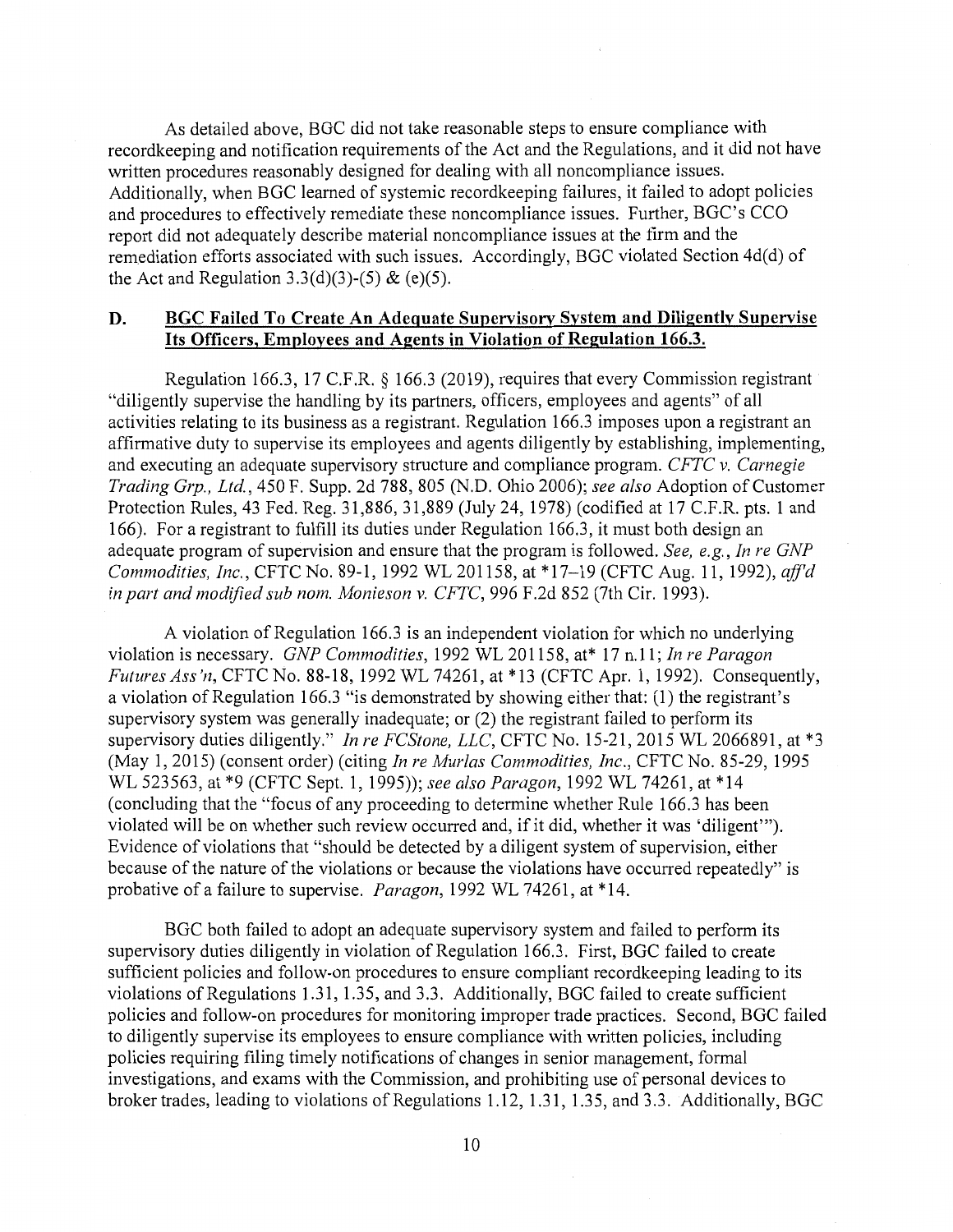failed to adequately supervise its employees in ensuring accurate reporting of block trades to the exchanges and in ensuring that all brokers were being supervised. Accordingly, BGC has violated Regulation 166.3.

#### **E. BGC Is Liable for the Acts of Its Officers, Employees, and Agents.**

Section 2(a)(1)(B) of the Act, 7 U.S.C.  $\S$  2(a)(1)(B) (2012), and Regulation 1.2, 17 C.F.R. § 1.2 (2019), provide that the act, omission, or failure of any official, agent, or other person acting for any individual, association, partnership, corporation, or trust within the scope of his employment or office shall be deemed the act, omission, or failure of such individual, association, partnership, corporation, or trust. Pursuant to Section  $2(a)(1)(B)$  of the Act and Regulation 1.2, strict liability is imposed on principals for actions of their agents. *See, e.g., Dahmen-Ramirez & Wellington Advisory, Inc. v. CFTC,* 837 F.2d 847, 857-58 (9th Cir. 1988); *Rosenthal & Co. v. CFTC,* 802 F.2d 963, 966 (7th Cir. 1986).

The foregoing acts, omissions, and failures of BGC's employees occurred within the scope of their employment, office, or agency with BGC; therefore, pursuant to Section  $2(a)(1)(B)$  of the Act and Regulation 1.2, BGC is liable for those acts, omissions, and failures in violation of the Act and Regulations.

#### **IV. FINDINGS OF VIOLATIONS**

Based on the foregoing, the Commission finds that BGC violated Sections 4g and 4d(d) of the Act, 7 U.S.C. §§ 6g, 6d(d) (2012), and Regulations 1.12(1)-(m), 1.31(b)(4) and (d)(2)-(3), 1.35(a)(1)(i) and (iii), (a)(5) and (b)(1), 3.3(d)(3)-(5), (e)(5) and (g), and 166.3, 17 C.F.R. §§ 1.12(1)-(m), 1.31(b)(4), (d)(2)-(3),1.35(a)(1)(i), (iii), (a)(5), (b)(1), 3.3(d)(3)-(5), (e)(5), (g), 166.3 (2019).

## **V. OFFER OF SETTLEMENT**

BGC has submitted the Offer in which, without admitting or denying the findings and conclusions herein, it:

- A. Acknowledges service of this Order;
- B. Admits the jurisdiction of the Commission with respect to all matters set forth in this Order and for any action or proceeding brought or authorized by the Commission based on violation of or enforcement of this Order;
- C. Waives:
	- **1.** The filing and service of a complaint and notice of hearing;
	- 2. A hearing;
	- 3. All post-hearing procedures;
	- 4. Judicial review by any court;

11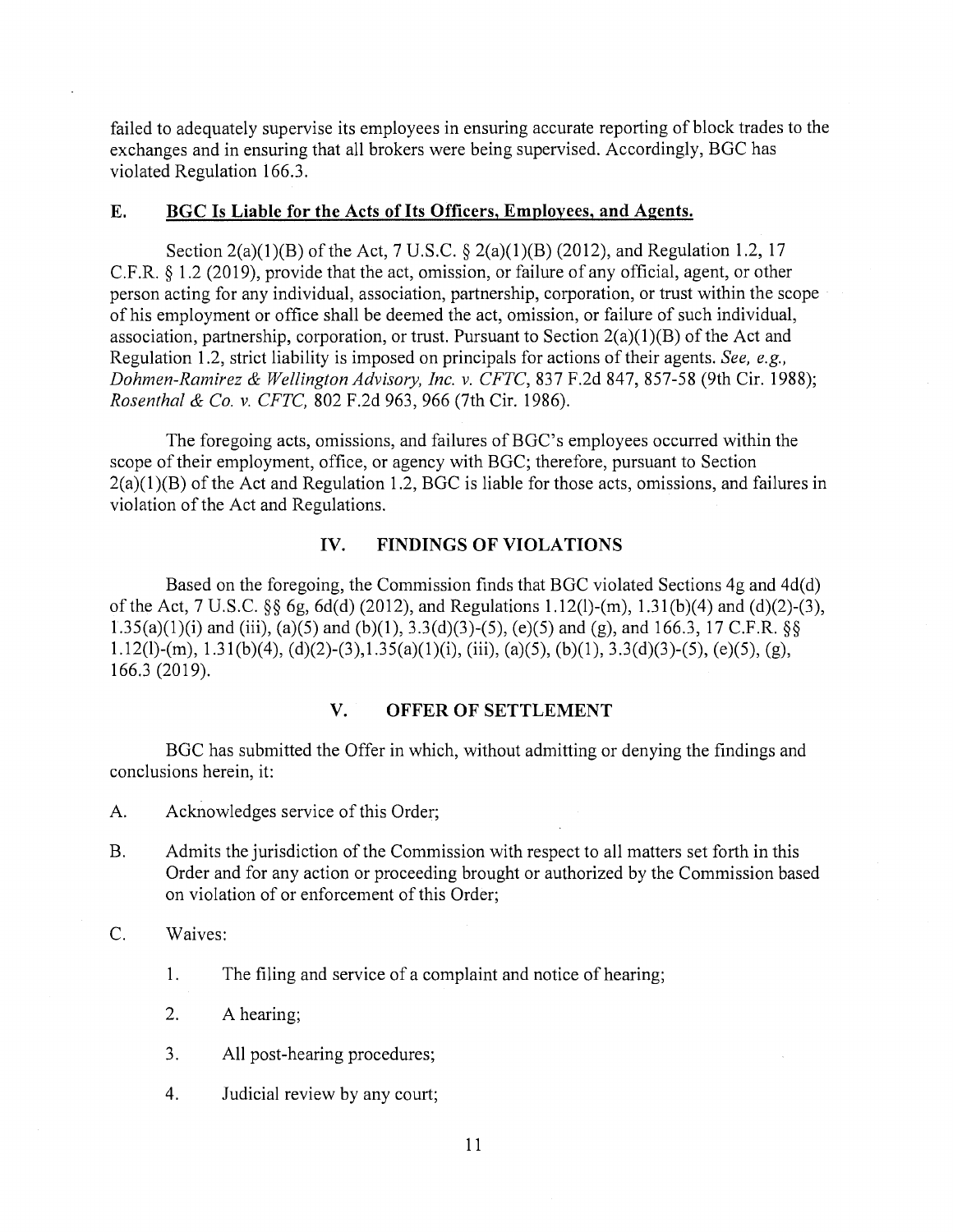- 5. Any and all objections to the participation by any member of the Commission's staff in the Commission's consideration of the Offer;
- 6. Any and all claims that it may possess under the Equal Access to Justice Act, 5 U.S.C. § 504 (2012), and 28 U.S.C. § 2412 (2012), and/or the rules promulgated by the Commission in conformity therewith, Part 148 of the Regulations, 17 C.F.R. pt. 148 (2019), relating to, or arising from, this proceeding;
- 7. Any and all claims that it may possess under the Small Business Regulatory Enforcement Fairness Act of 1996, Pub. L. No. 104-121, tit. II,§§ 201-53, 110 Stat. 847, 857-74 (codified as amended at 28 U.S.C. § 2412 and in scattered sections of 5 U.S.C. and 15 U.S.C.), relating to, or arising from, this proceeding; and
- 8. Any claims of Double Jeopardy based on the institution of this proceeding or the entry in this proceeding of any order imposing a civil monetary penalty or any other relief, including this Order;
- D. Stipulates that the record basis on which this Order is entered shall consist solely of the findings contained in this Order to which BGC has consented in the Offer; and
- E. Consents, solely on the basis of the Offer, to the Commission's entry of this Order that:
	- 1. Makes findings by the Commission that BGC violated Sections 4g and 4d(d) of the Act, 7 U.S.C. §§ 6g, 6d(d) (2012), and Regulations 1.12(1)-(m), l.3 l(b)(4) and (d)(2)-(3),  $1.35(a)(1)(i)$  and (iii), (a)(5) and (b)(1),  $3.3(d)(3)-(5)$ , (e)(5) and (g), and 166.3, 17 C.F.R. §§ 1.12(1)-(m), 1.31(b)(4), (d)(2)-(3),1.35(a)(1)(i), (iii), (a)(5), (b)(1),  $3.3(d)(3)-(5)$ , (e)(5), (g), 166.3 (2019);
	- 2. Orders BGC to cease and desist from violating Sections  $4g$  and  $4d(d)$  of the Act and Regulations 1.12(1)-(m), 1.31(b)(4) and (d)(2)-(3), 1.35(a)(1)(i) and (iii), (a)(5) and (b)(1), 3.3(d)(3)-(5), (e)(5) and (g), and 166.3;
	- 3. Orders BGC to pay a civil monetary penalty in the amount of three million dollars (\$3,000,000), plus, if applicable, post-judgment interest; and
	- 4. Orders BGC and its successors and assigns to comply with the conditions and undertakings consented to in the Offer and as set forth in Part VI of this Order.

Upon consideration, the Commission has determined to accept the Offer.

# **VI. ORDER**

#### **Accordingly, IT IS HEREBY ORDERED THAT:**

A. BGC shall cease and desist from violating Sections 4g and 4d(d) of the Act, 7 U.S.C. §§ 6g, 6d(d) (2012), and Regulations 1.12(1)-(m), l.31(b)(4) and (d)(2)-(3), 1.35(a)(1)(i) and (iii), (a)(5) and (b)(1); 3.3(d)(3)-(5), (e)(5) and (g); and 166.3, 17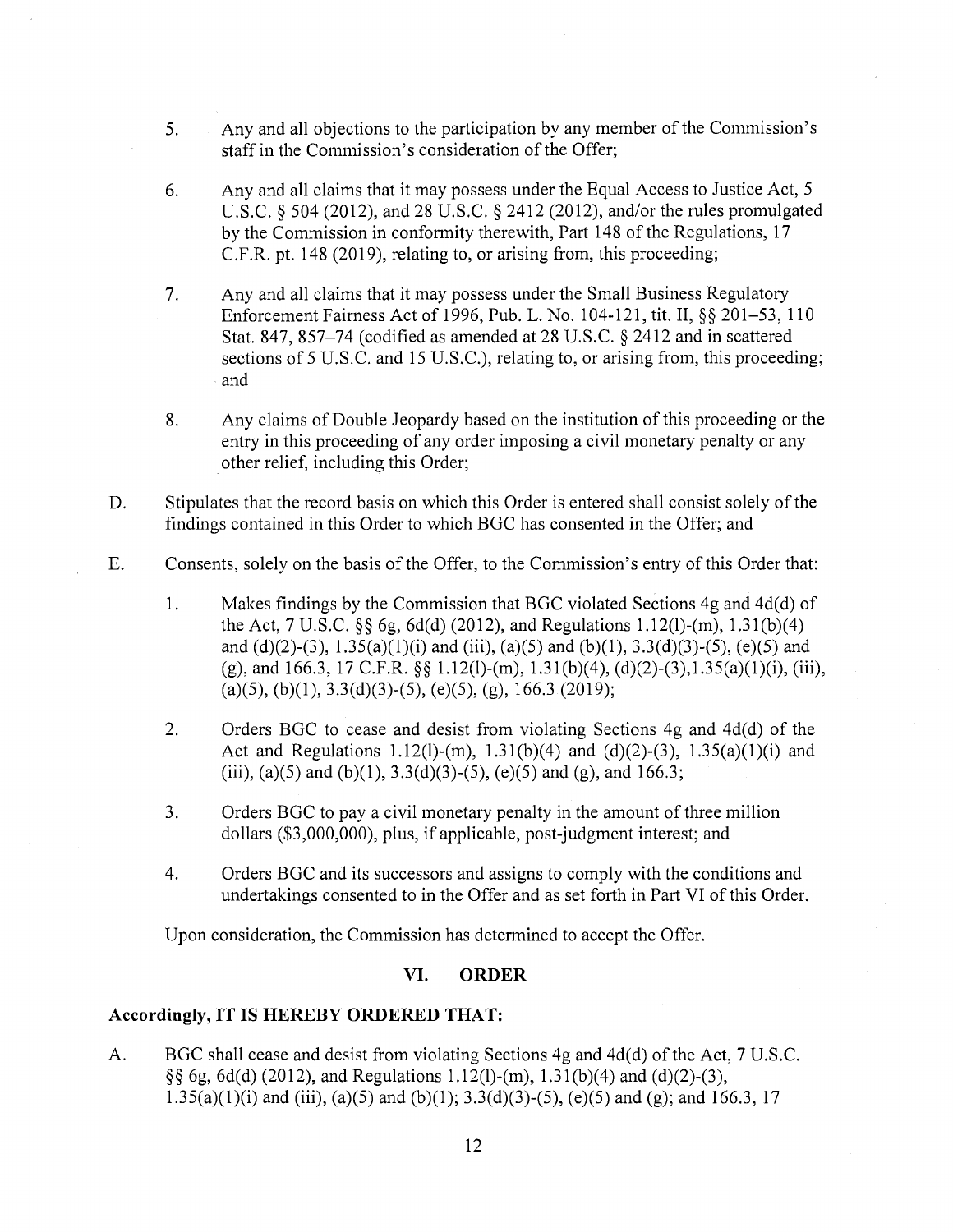C.F.R.  $\S$ § 1.12(l)-(m), 1.31(b)(4), (d)(2)-(3),1.35(a)(1)(i), (iii), (a)(5), (b)(1), 3.3(d)(3)-(5), (e)(5), (g), 166.3 (2019).

- B. BGC shall pay a civil monetary penalty in the amount of three million dollars (\$3,000,000) ("CMP Obligation"). If the CMP Obligation is not paid in full within ten days of the date of the entry of the Order, then post-judgment interest shall accrue on the CMP Obligation beginning on the date of entry of the Order and shall be determined by using the Treasury Bill rate prevailing on the date of the entry of the Order pursuant to 28 U.S.C. § 1961 (2012).
- C. BGC shall pay the CMP Obligation and any post-judgment interest by electronic funds transfer, U.S. postal money order, certified check, bank cashier's check, or bank money order. If payment is to be made other than by electronic funds transfer, BGC shall make the payment payable to the Commodity Futures Trading Commission and sent to the address below:

MMAC/ESC/AMK326 Commodity Futures Trading Commission Division of Enforcement 6500 S. MacArthur Blvd. HQ Room 181 Oklahoma City, OK 73169 (405) 954-6569 office (405) 954-1620 facsimile 9-AMC-AR-CFTC@faa.gov

If payment is to be made by electronic transfer, BGC shall contact Marie Thorne or her successor at the above address to receive payment instructions and shall fully comply with those instructions. BGC shall accompany payment of the CMP Obligation with a cover letter that identifies BGC and the name and docket number of this proceeding. BGC shall simultaneously transmit copies of the cover letter and the form of payment to the Chief Financial Officer, Commodity Futures Trading Commission, Three Lafayette Centre, 1155 21st Street, NW, Washington, D.C. 20581.

- D. BGC and its successors and assigns shall comply with the following conditions and undertakings set forth in the Offer:
	- 1. Public Statements: BGC agrees that neither it nor any of its successors, assigns, agents, or employees under its authority or control shall take any action or make any public statement denying, directly or indirectly, any findings or conclusions in this Order or creating, or tending to create, the impression that this Order is without a factual basis; provided, however, that nothing in this provision shall affect BGC's: (i) testimonial obligations; or (ii) right to take legal positions in other proceedings to which the Commission is not a party. BGC shall undertake all steps necessary to ensure that all of its agents and/or employees under its authority or control understand and comply with this agreement.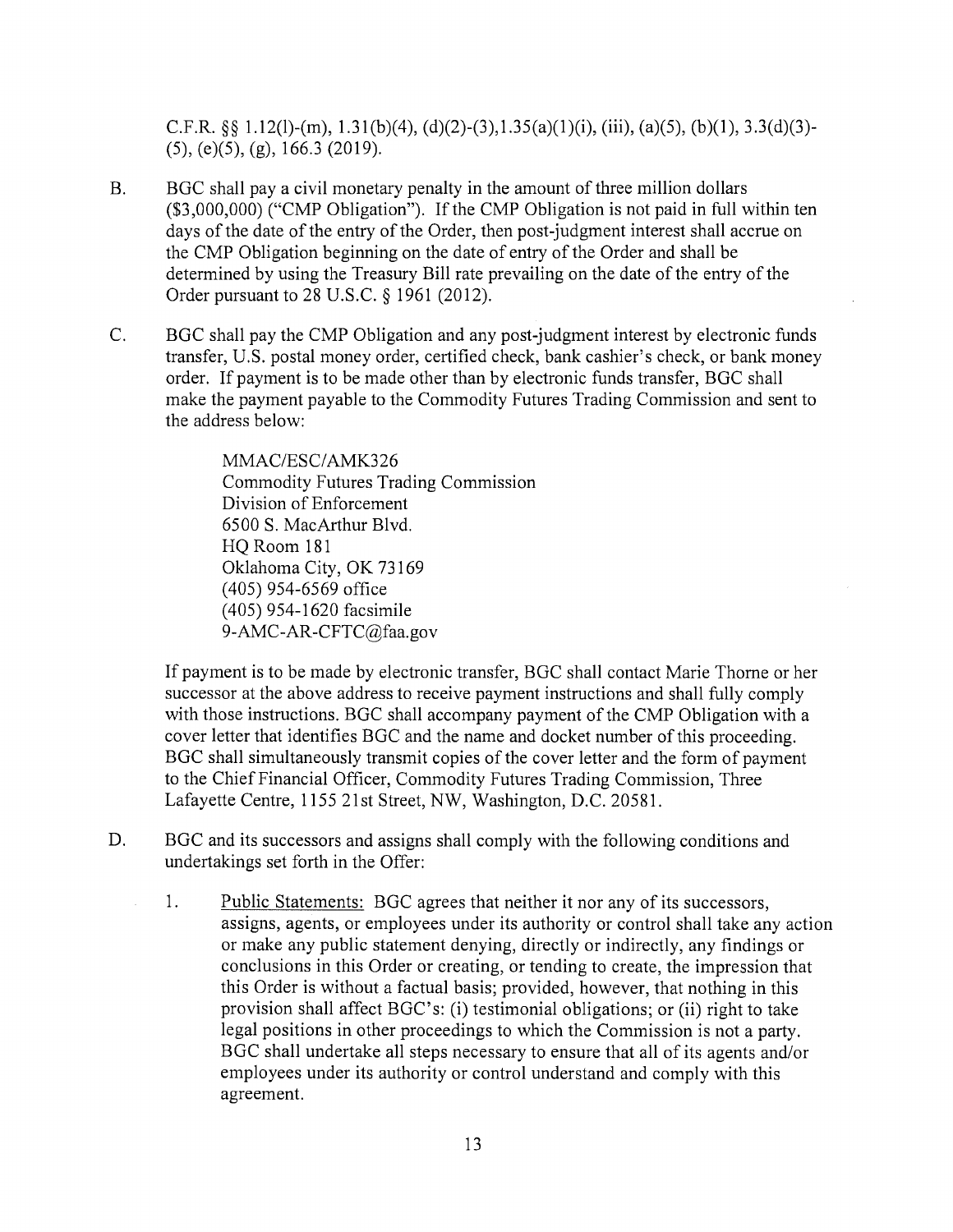- 2. Retention of Outside Consultant: In the course of the Division's investigation, BGC retained an outside consultant (the "Outside Consultant") to assess and make recommendations for improvement where necessary with respect to BGC's compliance with the provisions of the Act and Regulations that the Commission herein finds to have been violated (the "Relevant Provisions"). BGC shall continue to retain the Outside Consultant for purposes of generating two reports, as outlined below, and shall facilitate the Outside Consultant's efforts by making available to the Outside Consultant all relevant BGC records and personnel, whether located in the United States or any other location. BGC shall pay the Outside Consultant. Upon completion of its review, and by no later than one year from the date of the entry of this Order, the Outside Consultant shall generate a report for BGC (the "First Report") assessing BGC's compliance with the Relevant Provisions and making related recommendations, where necessary, for improvements in BGC's practices, policies, and procedures. BGC shall provide a copy of the First Report to the Commission. One year after providing the First Report to BGC, the Outside Consultant shall generate an additional report for BGC (the "Second Report"), assessing BGC's remediation with respect to the Relevant Provisions. BGC shall provide a copy of the Second Report to the Commission. If in the Division's opinion the Second Report identifies any material deficiencies with respect to the Relevant Provisions, the Division may, in its sole discretion, require that BGC retain the Outside Consultant for purposes of generating one additional report (the "Third Report"), to be provided to BGC one year after delivery of the Second Report. If a Third Report is required, it must satisfy the same requirements as the First Report and Second Report. BGC shall provide a copy of that report to the Commission. Within thirty days of providing each report (i.e., the First Report, Second Report, and Third Report, if required) to the Commission, BGC shall be permitted to advise the Commission and the Outside Consultant of any assessments it disputes and any recommendations it considers unnecessary, inappropriate, unduly burdensome, or for which it proposes an alternative solution. With respect to any such recommendation, BGC may defer the adoption or implementation of the recommendation so long as it can propose in writing an alternative policy, procedure, or system designed to achieve the same objective or otherwise substantiate the basis for declining to implement the recommendation.
- 3. Cooperation, in General: BGC shall cooperate fully and expeditiously with the Commission in this action and in any current or future Commission investigation or action related thereto. BGC shall also cooperate in any investigation, civil litigation, or administrative matter related to, or arising from, the subject matter of this action. BGC's cooperation shall continue for a period of five years from the date of the entry of this Order.
- 4. Partial Satisfaction: BGC understands and agrees that any acceptance by the Commission of partial satisfaction of BGC's CMP Obligation shall not be deemed a waiver of its obligation to make further payments to this Order or a